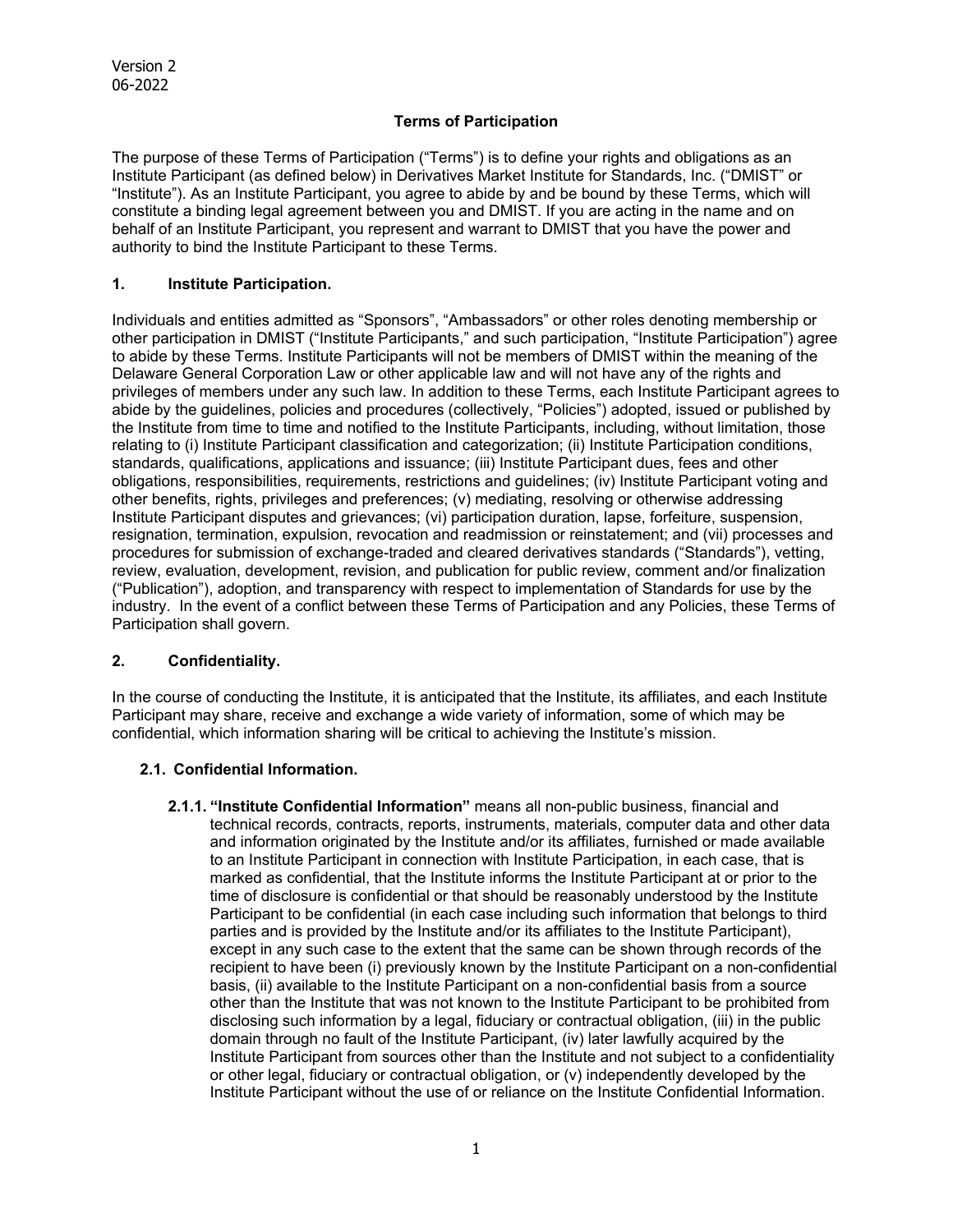- **2.1.2. "Participant Confidential Information"** means all non-public business, financial and technical records, contracts, reports, instruments, materials, computer data and other data and information originated by an Institute Participant, furnished or made available to the Institute, its affiliates, and/or another Institute Participant in connection with Institute Participation, in each case, that is marked as confidential or that the disclosing Institute Participant informs the recipient at or prior to the time of disclosure is confidential (in each case including such information that belongs to third parties and is provided by the disclosing Institute Participant to the Institute, its affiliates, and/or another Institute Participant), except in any such case to the extent that the same can be shown through records of the recipient to have been (i) previously known by the recipient on a nonconfidential basis, (ii) available to the recipient on a non-confidential basis from a source other than the disclosing Institute Participant that was not known to the Institute Participant to be prohibited from disclosing such information by a legal, fiduciary or contractual obligation, (iii) in the public domain through no fault of the recipient, (iv) later lawfully acquired by the recipient from sources other than the disclosing Institute Participant and not subject to a confidentiality or other legal, fiduciary or contractual obligation, or (v) independently developed by the recipient without the use of or reliance on the Participant Confidential Information.
- **2.1.3. "Confidential Information"** means Institute Confidential Information and/or Participant Confidential Information.

#### **2.2. Protection of Confidential Information.**

- **2.2.1.** Each Institute Participant agrees to use Institute Confidential Information solely for the purposes of developing, evaluating and adopting Standards in connection with its Institute Participation. Each Institute Participant agrees not to disclose any Institute Confidential Information to any individual or entity, except to the employees, representatives and outside advisors of the Institute Participant or its affiliates who (i) have been advised of the confidential nature of the Confidential Information, (ii) have a need to know the Confidential Information to assist the Institute Participant, or act on its behalf, in connection with the Institute Participant's Institute Participation; and (iii) are subject to confidentiality duties or obligations to the Institute Participant that are no less restrictive than those under these Terms. No Institute Participant will reverse engineer, disassemble or de-compile any Institute Confidential Information.
- **2.2.2.** Each Institute Participant agrees to use each other Institute Participant's Participant Confidential Information solely for the purposes of developing, evaluating, and adopting Standards in connection with its Institute Participation. Each Institute Participant agrees not to disclose any other Institute Participant's Participant Confidential Information to any individual or entity, except to the employees, representatives and outside advisors of the Institute Participant or its affiliates who (i) have been advised of the confidential nature of the Confidential Information, (ii) have a need to know the Confidential Information to assist the Institute Participant, or act on its behalf, in connection with the Institute Participant's Institute Participation; and (iii) are subject to confidentiality duties or obligations to the Institute Participant that are no less restrictive than those under these Terms. No Institute Participant will reverse engineer, disassemble or de-compile any other Institute Participant's Participant Confidential Information, and no Institute Participant will use any other Institute Participant's Participant Confidential Information in the receiving Institute Participant's business.
- **2.2.3.** The Institute agrees to use Participant Confidential Information solely for the purposes of developing, evaluating, and adopting Standards, and publishing Standards as provided herein and in any Policies, in connection with Institute Participation. The Institute agrees not to disclose any Participant Confidential Information to any individual or entity, except to the employees, representatives and outside advisors of the Institute or its affiliates who (i)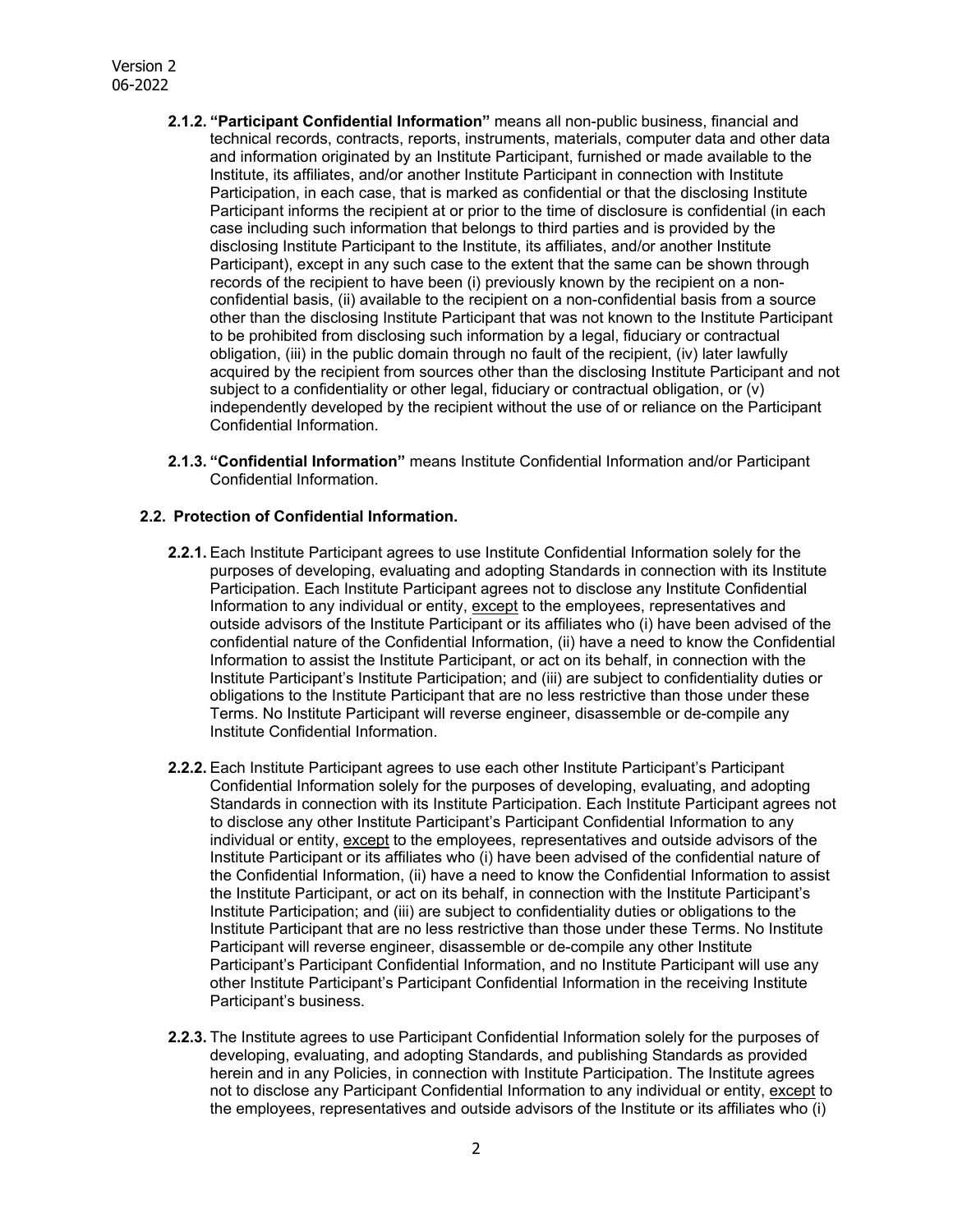have been advised of the confidential nature of the Confidential Information, (ii) have a need to know the Confidential Information to assist the Institute, or act on its behalf, in connection with the Institute's operation; and (iii) are subject to confidentiality duties or obligations to the Institute that are no less restrictive than those under these Terms. The Institute may compile and aggregate Participant Confidential Information, which compilations and/or aggregations may constitute Institute Confidential Information.

- **2.2.4.** Each party's obligations under this Section 2.2 will continue during the Institute Participant's Institute Participation and for two (2) years thereafter.
- **2.3. Exceptions.** Notwithstanding anything to the contrary in these Terms, a recipient may disclose, without any liability hereunder, that portion (and only that portion) of the Confidential Information (i) that is requested or required by any Governmental authority (including any requirement of any stock exchange on which the shares or stock of the recipient are listed), or that such recipient deems is advisable to provide to such a Governmental authority, in each case whether in connection with an audit, examination or otherwise, (ii) that the recipient determines in its sole discretion is necessary or appropriate to disclose to a Governmental authority, (iii) that is reasonably necessary to defend itself against any proceeding brought against such recipient or its affiliates or its or their representatives by any Governmental authority, (iv) that is required by subpoena, court order or similar process to be disclosed, and/or (v) that is otherwise required to be disclosed by applicable law. If any recipient is requested or required to disclose any Confidential Information as provided in this Section 2.3, the recipient will provide the party to whom such Confidential Information belongs with prompt written notice of such request or requirement, to the extent practicable and permitted by applicable law, and make reasonable efforts to cooperate with such party so that such party may seek a protective order or other appropriate remedy or protection. If such protective order or other remedy or protection is not obtained, or such party waives compliance with the provisions of this Agreement, the recipient will use reasonable efforts to disclose only that portion of the Confidential Information that is legally requested or required to be disclosed.
- **2.4. Destruction of Confidential Information.** Upon termination of an Institute Participant's Institute Participation, or upon any request by the disclosing party at any time as to any portion of the Confidential Information, the receiving party will destroy any specified Confidential Information and copies thereof. Notwithstanding the foregoing, a party may retain backup and archival copies of Confidential Information made in the ordinary course of business (provided that no effort is made to access or reconstruct such stored Confidential Information) or Confidential Information that such party is required to retain pursuant to any applicable law, or under any internal data retention policy.
- **2.5. Information Restricted by Law.** Institute Participants will not disclose to other Institute Participants, the Institute or its affiliates, any information the disclosure or use of which may be restricted by privacy, security or other similar laws.
- **2.6. Review of Standards.** Each Institute Participant must notify the Institute prior to each Publication of any Standard if such Standard contains the Institute Participant's Participant Confidential Information, and/or if the development, evaluation, adoption, publication, implementation, utilization, practice, or any other use of such Standard would require the access, use, or disclosure of such Institute Participant's Participant Confidential Information (collectively, "Unauthorized PCI"). Institute Participants will be given a reasonable opportunity to review proposed Standards for any Unauthorized PCI prior to each Publication. Failure to notify the Institute of any Unauthorized PCI prior to each Publication of a Standard constitutes each Institute Participant's representation and warranty that the Standard as Published does not contain any Unauthorized PCI.
- **2.7. Remedies.** It is hereby understood and agreed that money damages will be an inadequate remedy in the event of a breach or threatened breach by any Institute Participant or the Institute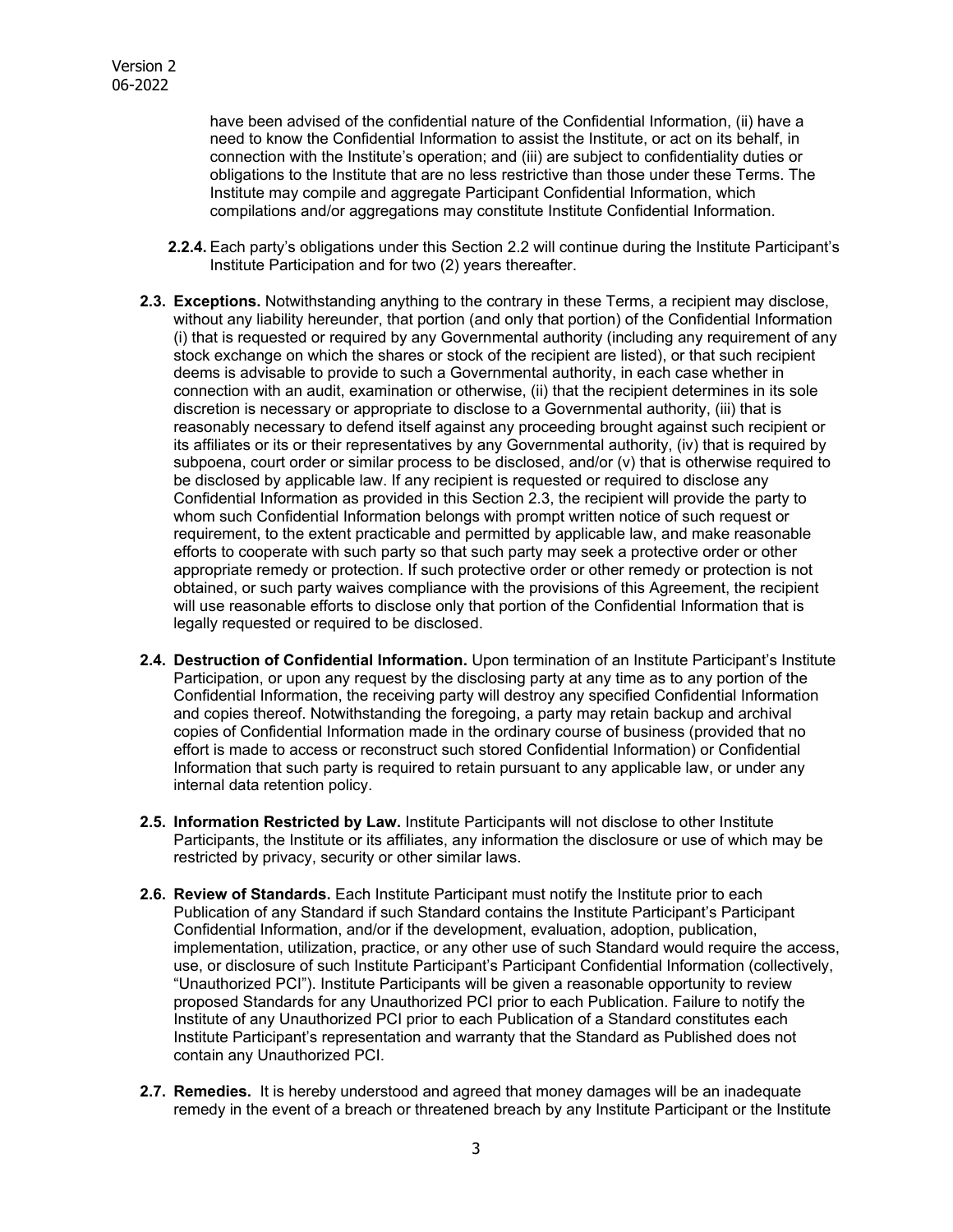of this Section 2 and that any such breach or threatened breach may cause irreparable injury and damage, and thus accordingly, each Institute Participant and the Institute agrees that any Institute Participant or the Institute will be entitled, without waiving any additional rights or remedies otherwise available at law or in equity or by statute, and without need of securing or posting a bond, to seek injunctive and other equitable relief from a court of competent jurisdiction in the event of a breach or threatened breach by another Institute Participant or the Institute of this Section 2.

# **3. Intellectual Property.**

In the course of conducting the activities of the Institute, it is anticipated that the Institute and each Institute Participant may contribute certain of their respective information, ideas, methods, know-how, inventions, works of authorship, software, or other intellectual property (collectively, "Intellectual Property") in the development of Standards, and that the review, evaluation, revision, adoption, implementation, utilization or practice of such Standards may require the use of such Intellectual Property. Such contributed Intellectual Property is hereafter referred to as "Contributions." The Institute and Institute Participants will not be required to contribute pre-existing Intellectual Property, and Institute Participants should not share and/or incorporate pre-existing Intellectual Property in connection with their Institute Participation if they do not wish to grant a license to such Intellectual Property as provided in these Terms.

## **3.1. Grant of License to Use Contributions.**

- **3.1.1.** Subject to these Terms, prior to the approval for any Publication of any Standard, each Institute Participant hereby grants to the Institute, its affiliates, and each other Institute Participant, a worldwide, perpetual, non-exclusive, royalty-free, irrevocable license to reproduce, prepare derivative works based on, publicly display, publicly perform, sublicense, distribute, make, have made, use, offer to sell, sell, import, and otherwise utilize such Institute Participant's Contributions, solely for use in developing, evaluating, improving, and approving any such Standards.
- **3.1.2.** Subject to these Terms, upon the approval for any Publication of any Standard, each Institute Participant hereby grants to the Institute, its affiliates, Institute Participants, industry users, and the public, a worldwide, perpetual, non-exclusive, royalty-free, irrevocable license to reproduce, prepare derivative works based on, publicly display, publicly perform, sublicense, distribute, make, have made, use, offer to sell, sell, import, and otherwise utilize such Institute Participant's Contributions, for use in developing, evaluating, approving, adopting, publishing, implementing, utilizing, practicing, advocating, and improving any such Standards.

## **3.2. Ownership of Institute Intellectual Property.**

- **3.2.1.** The Institute will own, and will continue to own, all right, title and interest in and to all Intellectual Property that is developed, conceived, created, made, discovered, learned, produced, reduced to practice, and fixed in a tangible medium of expression by the Institute and/or its affiliates.
- **3.2.2.** Except for any pre-existing Intellectual Property that is subject to the licenses set forth in Section 3.1, the Institute will own all right, title and interest in and to all Intellectual Property in any Standards, including without limitation any Intellectual Property that is developed, conceived, created, made, discovered, learned, produced, reduced to practice, and fixed in a tangible medium of expression by the Institute, its affiliates, and/or any Institute Participant, whether acting individually or jointly with others, in connection with its or their Institute Participation, and each Institute Participant hereby assigns to the Institute all right, title and interest in and to all such Intellectual Property such Institute Participant may have.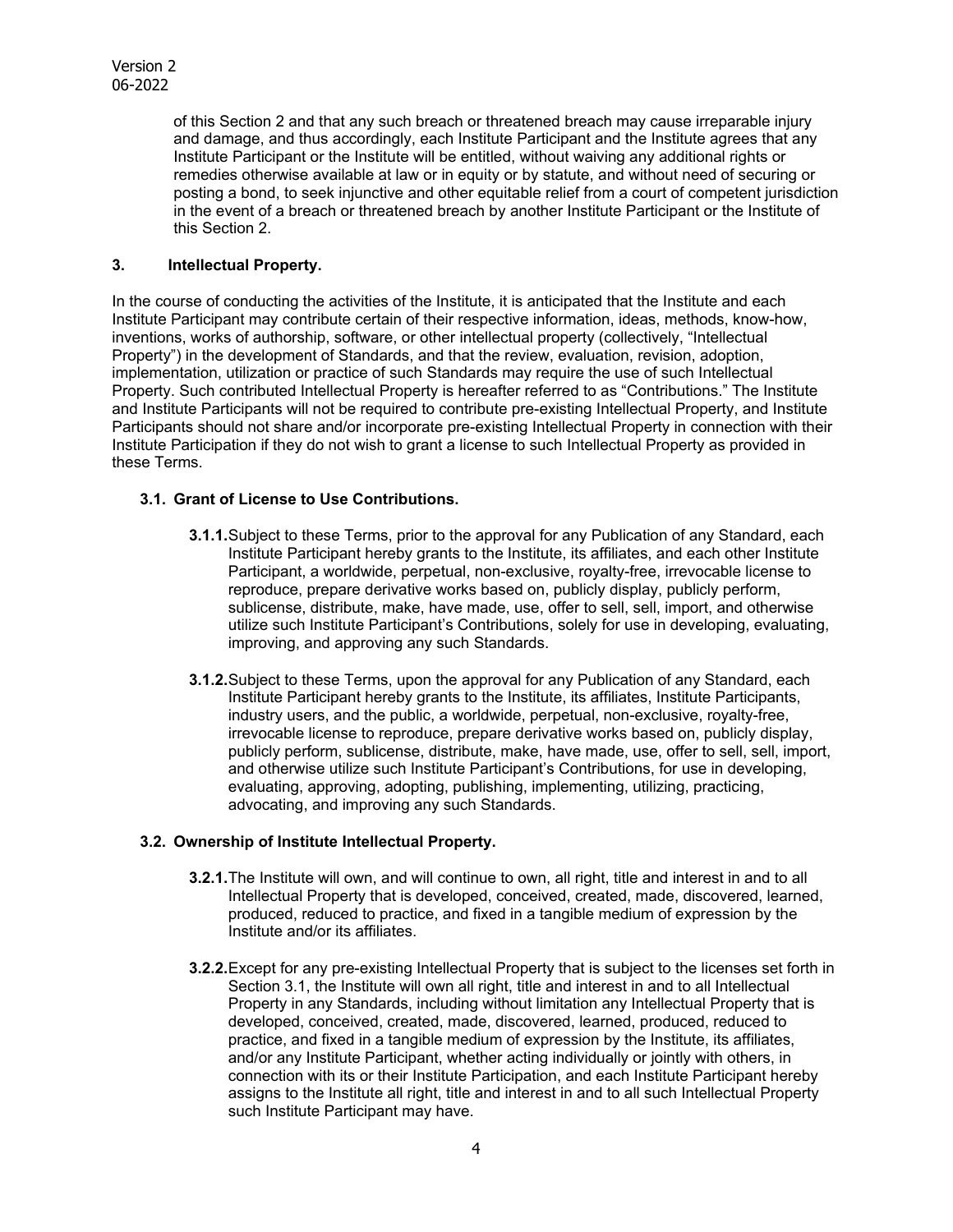# Version 2 06-2022

- **3.3. Representations and Warranties.** Each Institute Participant represents and warrants that it owns or otherwise controls all of the Intellectual Property rights in and to any of its Contributions, including without limitation all rights necessary to grant the license set forth in Section 3.1. Each Institute Participant represents and warrants that any Intellectual Property such Institute Participant develops in connection with its Institute Participation will be such Institute Participant's original work and will not infringe upon the Intellectual Property of any third party.
- **3.4. Review of Standards.** Each Institute Participant must notify the Institute prior to each Publication of any Standard if such Standard contains the Institute Participant's pre-existing Intellectual Property that does not constitute a Contribution, and/or if the development, evaluation, adoption, publication, implementation, utilization, practice, or any other use of such Standard would require reproducing, preparing derivative works based on, publicly displaying, publicly performing, sublicensing, distributing, making, having made, using, offering to sell, selling, importing, or otherwise utilizing such Institute Participant's Intellectual Property that does not constitute a Contribution (collectively, "Unauthorized PIP"). Institute Participants will be given a reasonable opportunity to review proposed Standards for any Unauthorized PIP prior to each Publication. Failure to notify the Institute of any Unauthorized PIP prior to each Publication of a Standard constitutes each Institute Participant's representation and warranty that the Standard as Published does not contain any Unauthorized PIP.

### **4. Public Disclosures.**

- **4.1.** The Institute may disclose and/or publish the name and role (e.g., "Sponsor," "Ambassador," etc.) of each Institute Participant for any purpose, including without limitation for public transparency, administrative, and/or promotional purposes. Each Institute Participant hereby consents to such disclosure, publication and use during the term of its Institute Participation.
- **4.2.** Except as provided in Section 4.1, the Institute will not, without the express consent of the Institute Participant, use any trademark, logo or other indicia of source of the Institute Participant. Nothing in these Terms will be construed as an assignment of any right, title or interest in or to any Institute Participant's trademarks, logos, or other indicia of source.

## **5. Withdrawal and Termination.**

- **5.1.** Any Institute Participant may withdraw from its Institute Participation at any time upon fifteen (15) days' written notice to the Institute.
- **5.2.** The Institute may terminate any Institute Participant's Institute Participation immediately upon notice if the Institute Participant breaches these Terms.
- **5.3.** The Institute may terminate any or all Institute Participants' Institute Participation upon thirty (30) days' written notice if the Institute determines, in its sole discretion, to reconstitute, wind-down, and/or terminate the Institute.
- **5.4.** The Institute will not be required to refund any portion of a withdrawing or terminated Institute Participant's annual or other fees. The Institute may refund a prorated portion of such Institute Participant's annual or other fees in the Institute's sole discretion.

#### **6. Disclaimer of Warranties and Limitation of Liability.**

**6.1.** INSTITUTE PARTICIPATION AND ANY STANDARDS PROPOSED OR ADOPTED BY THE INSTITUTE ARE PROVIDED "AS IS" AND "AS AVAILABLE." THE INSTITUTE, ITS AFFILIATES, AND INSTITUTE PARTICIPANTS DO NOT WARRANT OR GUARANTEE THE ACCURACY, COMPLETENESS, OR ADEQUACY OF INSTITUTE PARTICIPATION OR ANY STANDARDS. EXCEPT AS EXPRESSLY PROVIDED HEREIN, THE INSTITUTE, ITS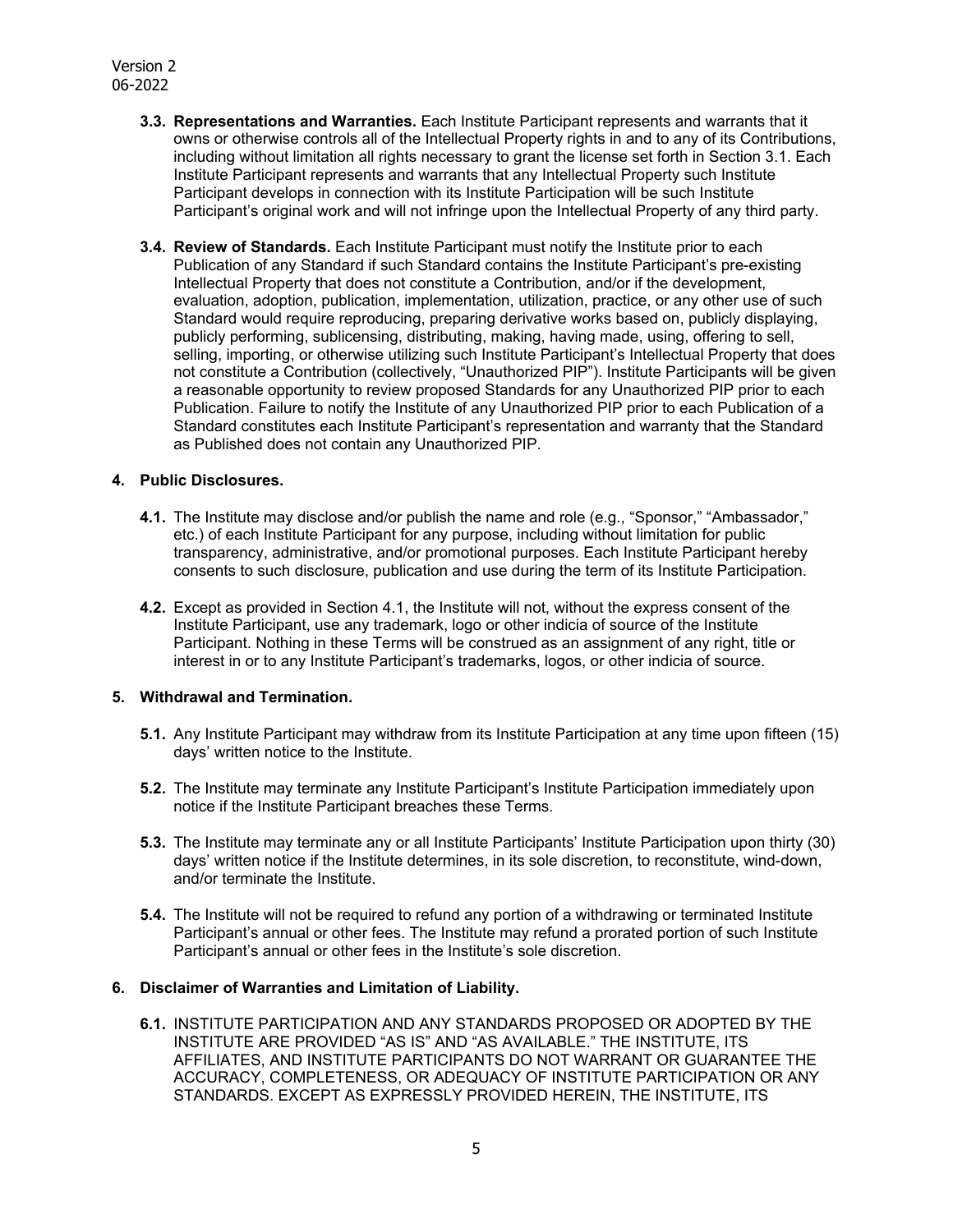AFFILIATES, AND INSTITUTE PARTICIPANTS EXPRESSLY DISCLAIM ANY AND ALL WARRANTIES AND REPRESENTATIONS OF ANY KIND WITH REGARD TO THE INSTITUTE, STANDARDS, WEBSITES, CONTENT, COMMENTS, SERVICES AND OTHER SUBJECT MATTER OF THESE TERMS, WHETHER EXPRESS, IMPLIED, OR STATUTORY, INCLUDING, WITHOUT LIMITATION, ANY WARRANTIES OF FITNESS FOR A PARTICULAR PURPOSE, MERCHANTABILITY, TITLE, OR NON-INFRINGEMENT.

**6.2.** THE INSTITUTE, ITS AFFILIATES, AND INSTITUTE PARTICIPANTS WILL NOT BE LIABLE FOR ANY INDIRECT, INCIDENTAL, SPECIAL, EXEMPLARY, OR CONSEQUENTIAL DAMAGES, HOWEVER CAUSED, UNDER ANY THEORY OF LIABILITY, WHETHER IN CONTRACT, STRICT LIABILITY, OR TORT (INCLUDING NEGLIGENCE OR OTHERWISE), ARISING IN CONNECTION WITH OR OUT OF INSTITUTE PARTICIPATION, STANDARDS, WEBSITES, CONTENT, COMMENTS, OR SERVICES. IN JURISDICTIONS WHERE LIMITATION OF LIABILITY FOR CONSEQUENTIAL OR INCIDENTAL DAMAGES IS NOT PERMITTED, THE INSTITUTE'S, ITS AFFILIATES', AND INSTITUTE PARTICIPANTS' LIABILITY ARE LIMITED TO THE MAXIMUM EXTENT PERMITTED BY LAW. THE INSTITITUE, ITS AFFILIATES, AND EACH INSTITUTE PARTICIPANT EXPRESSLY AGREES THAT ITS INSTITUTE PARTICIPATION, SUBMISSION OF ANY STANDARDS AND/OR COMMENTS, AND USE OF ANY STANDARDS ARE SOLELY AT ITS OWN RISK.

### **7. Miscellaneous.**

- **7.1. Assignment.** The Institute may assign its rights and obligations under these Terms to an affiliate of the Institute upon prior written notice to each Institute Participant. Each Institute Participant may assign its rights and obligations under these Terms to an affiliate, or to a purchaser of all or substantially all of its business or assets to which its Institute Participation pertains, whether by merger, reorganization, or asset sale, subject to the Institute's prior written consent, which will not be unreasonably withheld.
- **7.2. Governing Law.** These Terms are governed by the laws of the State of Delaware without regard to its conflict of law provisions.
- **7.3. Enforcement.** The failure of a party to exercise or enforce any right or provision of these Terms will not constitute a waiver of such right or provision. If any provision of these Terms is found by a court of competent jurisdiction to be invalid, the parties nevertheless agree that the court should endeavor to give effect to the parties' intentions as reflected in the provision, and the other provisions of these Terms will remain in full force and effect. A printed copy of these Terms and of any notice given in electronic form will be admissible in judicial or administrative proceedings relating to these Terms to the same extent and subject to the same conditions as other business documents and records originally generated and maintained in printed form, and shall be deemed an original for all purposes. The section titles in these Terms are for convenience only and have no legal or contractual effect.
- **7.4. Notices.** Any notices required or allowed under these Terms will be provided to the Institute by email to staskforce@fia.org. Any notices required or allowed under these Terms will be provided to Institute Participants by email to the email address of the Institute Participant's Sponsor Board Representative, for Sponsors, and Lead Ambassador, for Ambassadors, provided to the Institute during the application process or subsequently updated by notice to the Institute. Notices will be effective upon receipt by the receiving party, and shall be deemed received upon sending via email unless the sender is notified of delivery failure.
- **7.5. Successors and Assigns.** These Terms are binding on and will inure to the benefit of the parties hereto and their respective permitted successors and permitted assigns.
- **7.6. Amendments.** The Institute expressly reserves the right to update or amend these Terms from time to time, in its own discretion. The Institute will provide each Institute Participant with notice